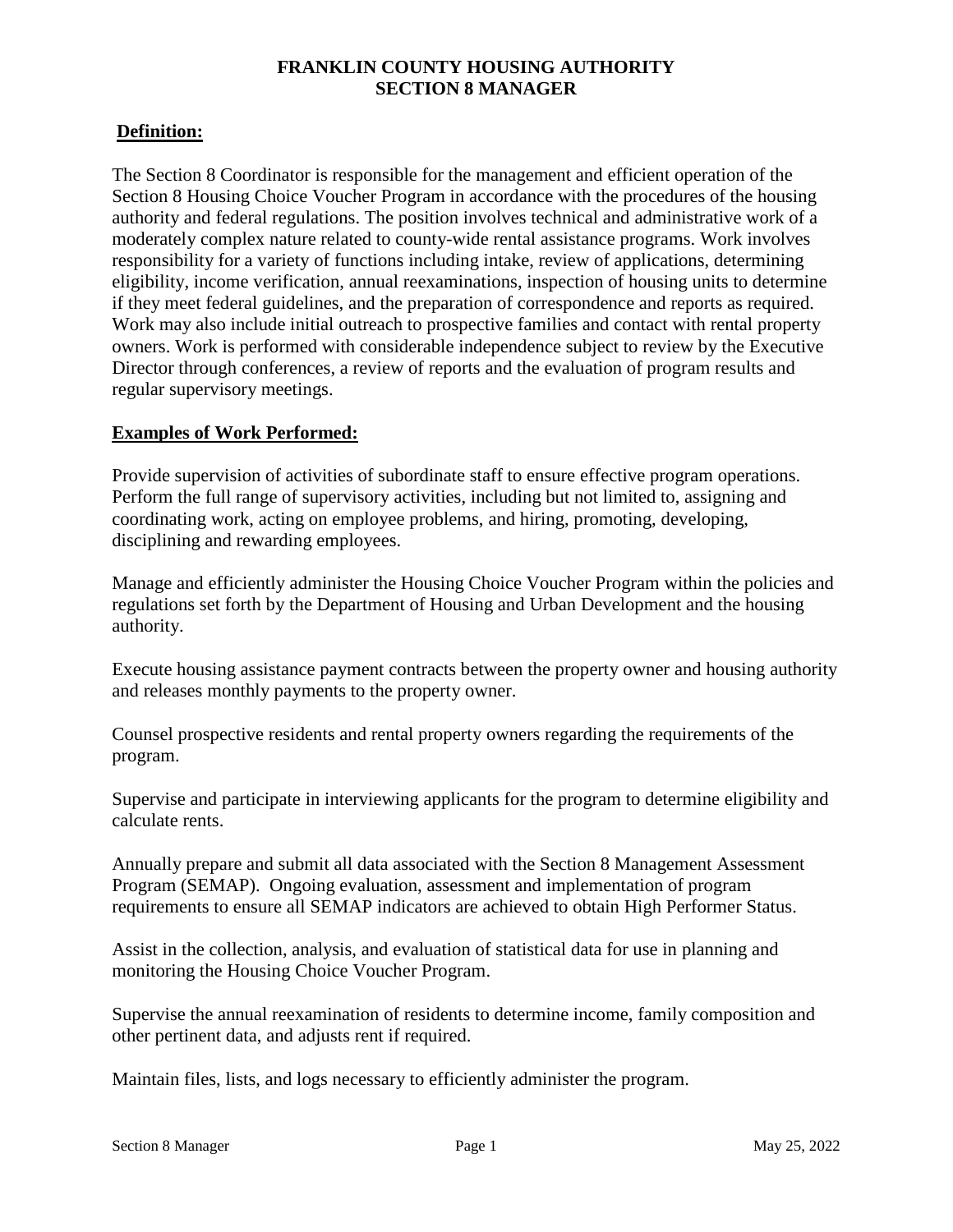# **SECTION 8 MANAGER**

# **Examples of Work Performed: (continued)**

Supervise and participate in the inspection of existing rental units to determine if they qualify for the Housing Choice Voucher Program according to guidelines of the regulating agencies of the government, currently meeting Housing Quality Standards.

Assist prospective residents in locating a qualified unit.

Familiarize families with their rights and obligations under current landlord-resident laws and the agreements of the lease.

Prepare and submit periodic and special reports as required by regulating agencies of government and the housing authority.

Read, study and interpret all program changes and assists staff in implementing such changes. Review and revise Housing Choice Voucher Administrative Plan annually. Review and revise Housing Authority forms when necessary.

Renew the Family Self-Sufficiency annual grant through Grants.gov and prepare logic model update. Conduct quarterly assessment of FSS program progress for the logic model goals. Initiate changes in the plan activities to meet established goals as needed to ensure success of the program.

In collaboration with the executive director, seek other funding opportunities through grant submission.

Prepare the annual budget for the administrative function. Must have an understanding of the establishment of a budget and how it pertains to potential expenditures, revenue and other programmatic issues.

Submit tenant records to PIC for the Housing Choice Voucher Program on a monthly basis. Resolve errors in the submission to assure 100% reporting rate. Run monthly reports to ensure compliance with all PIC reporting requirements.

Effectively communicate Section 8 program challenges and concerns to the Section 8 staff and executive director, working cooperatively to resolve problems.

Effectively communicate to subordinates, coworkers, landlords and the community providing immediate feedback and direction. Make decisions and resolve issues and concerns by being aware of the impact on the organization as a whole.

Establish and maintain positive relations with other agencies, property owners, landlords, and tenants.

Perform related work as required.